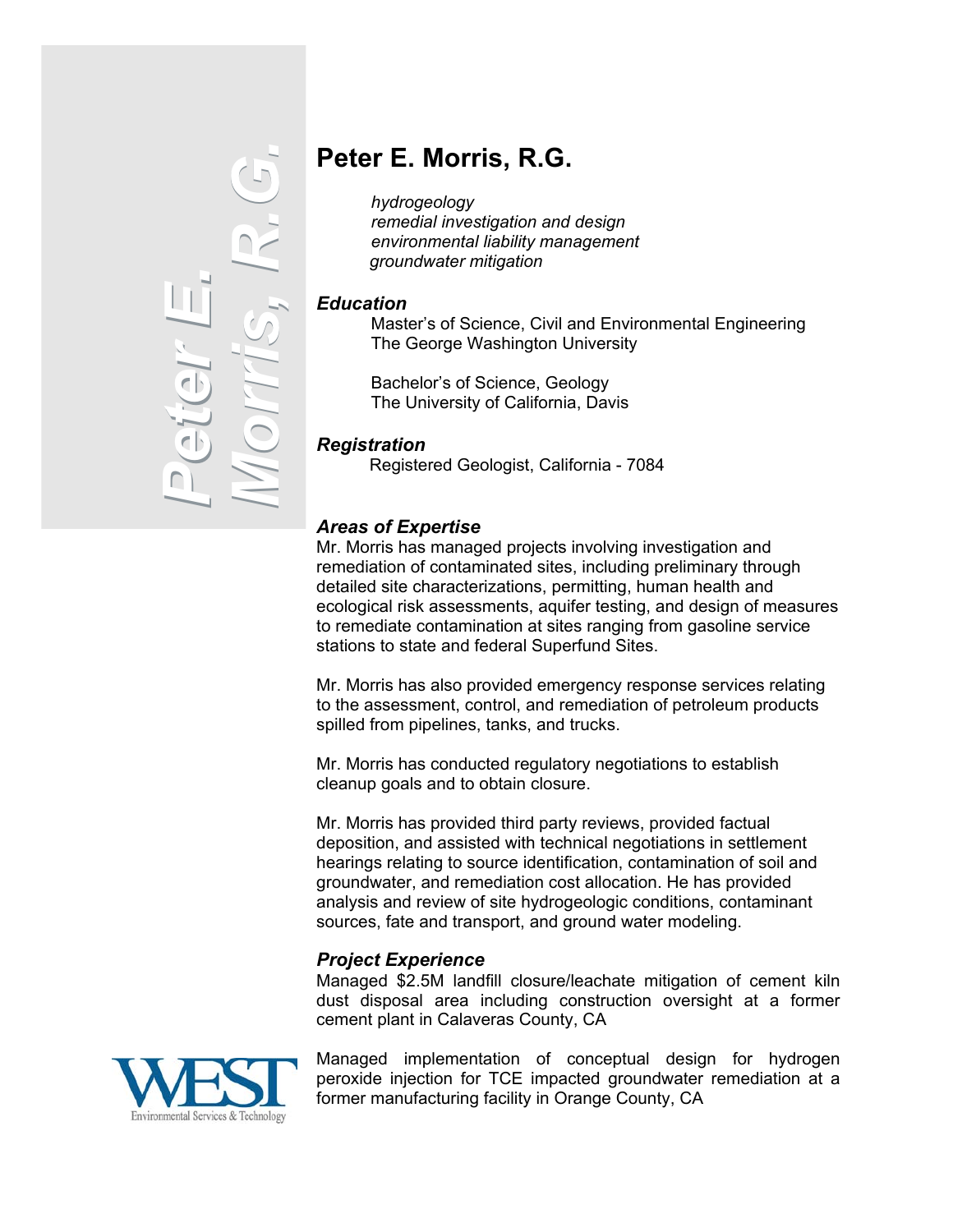

# **Peter E. Morris, R.G.** *page 2*

Managed investigation team for dense non-aqueous phase and dissolved-phase trichloroethene (TCE) impacted groundwater at an industrial facility in Georgia.

Managed investigation team for spent chlorinated solvents and caustic wastewater impacted groundwater at an industrial facility in Maryland.

Managed investigative team for hydrogen sulfide and methane gas at a proposed school site in Los Angeles, California.

Designed and implemented ozone sparge injection remediation systems for the treatment of benzene in groundwater.

Brownfield devlopment of a former industrial warehouse facility with with approval for residential development, San Leandro, California.

Closure for a former industrial facility with approval for residential development, Santa Cruz, California.

#### *Professional Work Experience*

WORLD ENVIRONMENTAL SERVICES & TECHNOLOGY, INC., San Rafael, California Senior Geologist: Mr. Morris is the responsible geologist for this environmental engineering firm serving both the public and private sector. Mr. Morris has provided geologic and hydrogeological services for sites involving multiple sources and timing of releases of contamination to groundwater. Mr. Morris has performed testing of innovative remediation technologies for groundwater and has assisted with the closure of several sites.

# PETER E. MORRIS CONSULTING

Sacramento, California

Principal: Mr. Morris provided environmental services for both public and private sector. Mr. Morris provided geologic and hydrologic services for sites involving multiple sources, indoor air evaluations and monitoring of releases of contamination to soil and groundwater.

#### ENVIRONMENTAL STRATEGIES CORPORATION,

Reston, Virginia and San Jose, California

Senior Geologist/Engineer: Mr. Morris managed a variety of projects including prepare cost analysis for remedial options for selected remedial technologies and operation and maintenance programs. Provided factual testimony regarding lawsuit against former owner of metal degreasing facility. Assisted senior principals for third party insurance liability cost analysis for \$500M policy issuance.